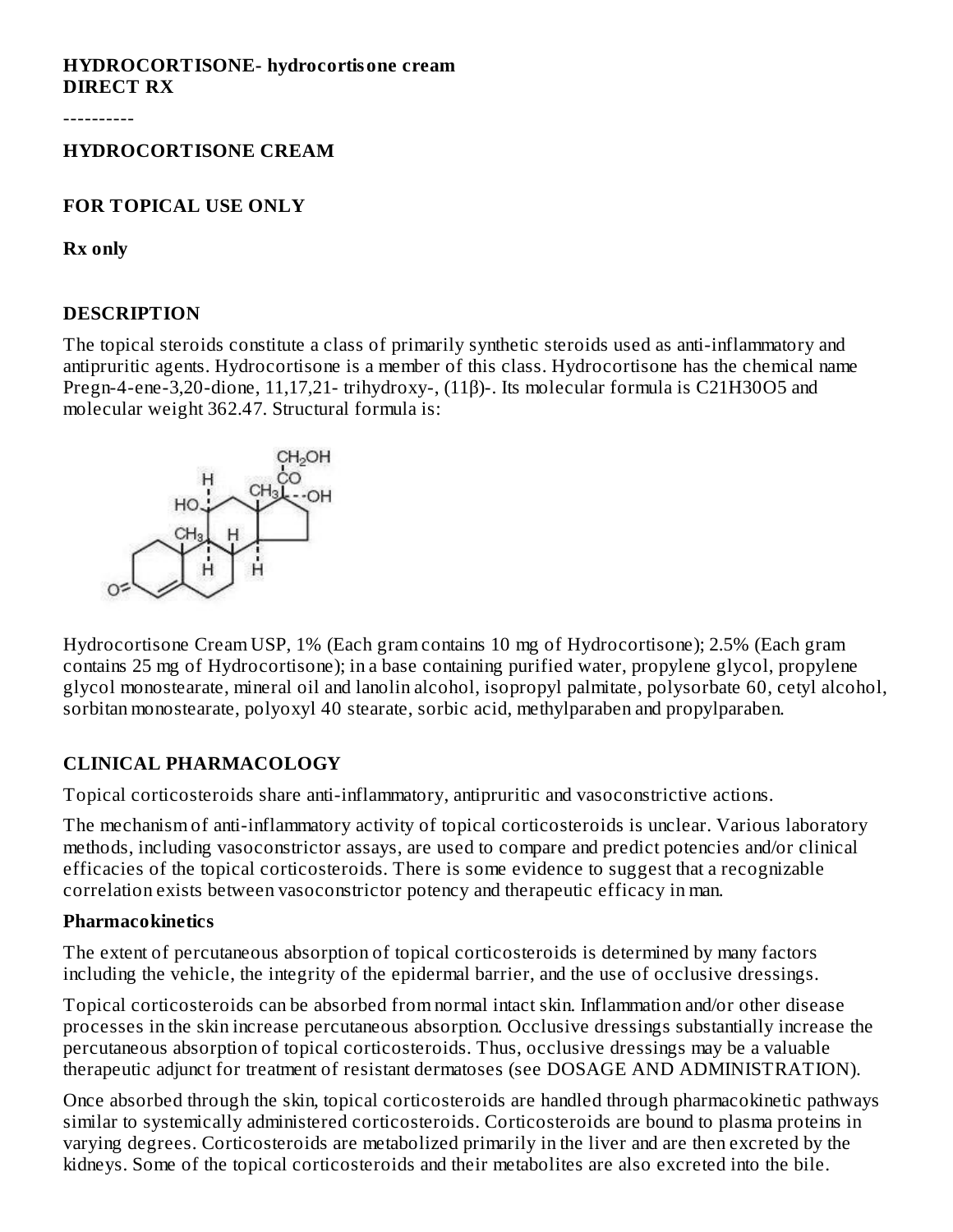# **INDICATIONS AND USAGE**

Topical corticosteroids are indicated for relief of the inflammatory and pruritic manifestations of corticosteroid-responsive dermatoses.

# **CONTRAINDICATIONS**

Topical corticosteroids are contraindicated in those patients with a history of hypersensitivity to any of the components of the preparation.

# **PRECAUTIONS**

# **General**

Systemic absorption of topical corticosteroids has produced reversible hypothalamic-pituitary-adrenal (HPA) axis suppression, manifestations of Cushing's syndrome, hyperglycemia, and glucosuria in some patients.

Conditions which augment systemic absorption include the application of the more potent steroids, use over large surface areas, prolonged use, and the addition of occlusive dressings.

Therefore, patients receiving a large dose of a potent topical steroid applied to a large surface area or under an occlusive dressing should be evaluated periodically for evidence of HPA axis suppression by using the urinary free cortisol and ACTH stimulation tests. If HPA axis suppression is noted, an attempt should be made to withdraw the drug, to reduce the frequency of application, or to substitute a less potent steroid.

Recovery of HPA axis function is generally prompt and complete upon discontinuation of the drug. Infrequently, signs and symptoms of steroid withdrawal may occur, requiring supplemental systemic corticosteroids.

Children may absorb proportionally larger amounts of topical corticosteroids and thus be more susceptible to systemic toxicity (see PRECAUTIONS-Pediatric Use).

If irritation develops, topical corticosteroids should be discontinued and appropriate therapy instituted.

In the presence of dermatological infections, the use of an appropriate antifungal or antibacterial agent should be instituted. If a favorable response does not occur promptly, the corticosteroid should be discontinued until the infection has been adequately controlled.

# **Information for the Patient**

Patients using topical corticosteroids should receive the following information and instructions:

- 1. This medication is to be used as directed by the physician. It is for external use only. Avoid contact with the eyes.
- 2. Patients should be advised not to use this medication for any disorder other than for which it was prescribed.
- 3. The treated skin area should not be bandaged or otherwise covered or wrapped as to be occlusive unless directed by the physician.
- 4. Patients should report any signs of local adverse reactions especially under occlusive dressings.
- 5. Parents of pediatric patients should be advised not to use tight-fitting diapers or plastic pants on a child being treated in the diaper area, as these garments may constitute occlusive dressings.

# **Laboratory Tests**

The following tests may be helpful in evaluating the HPA axis suppression:

Urinary free cortisol testACTH stimulation test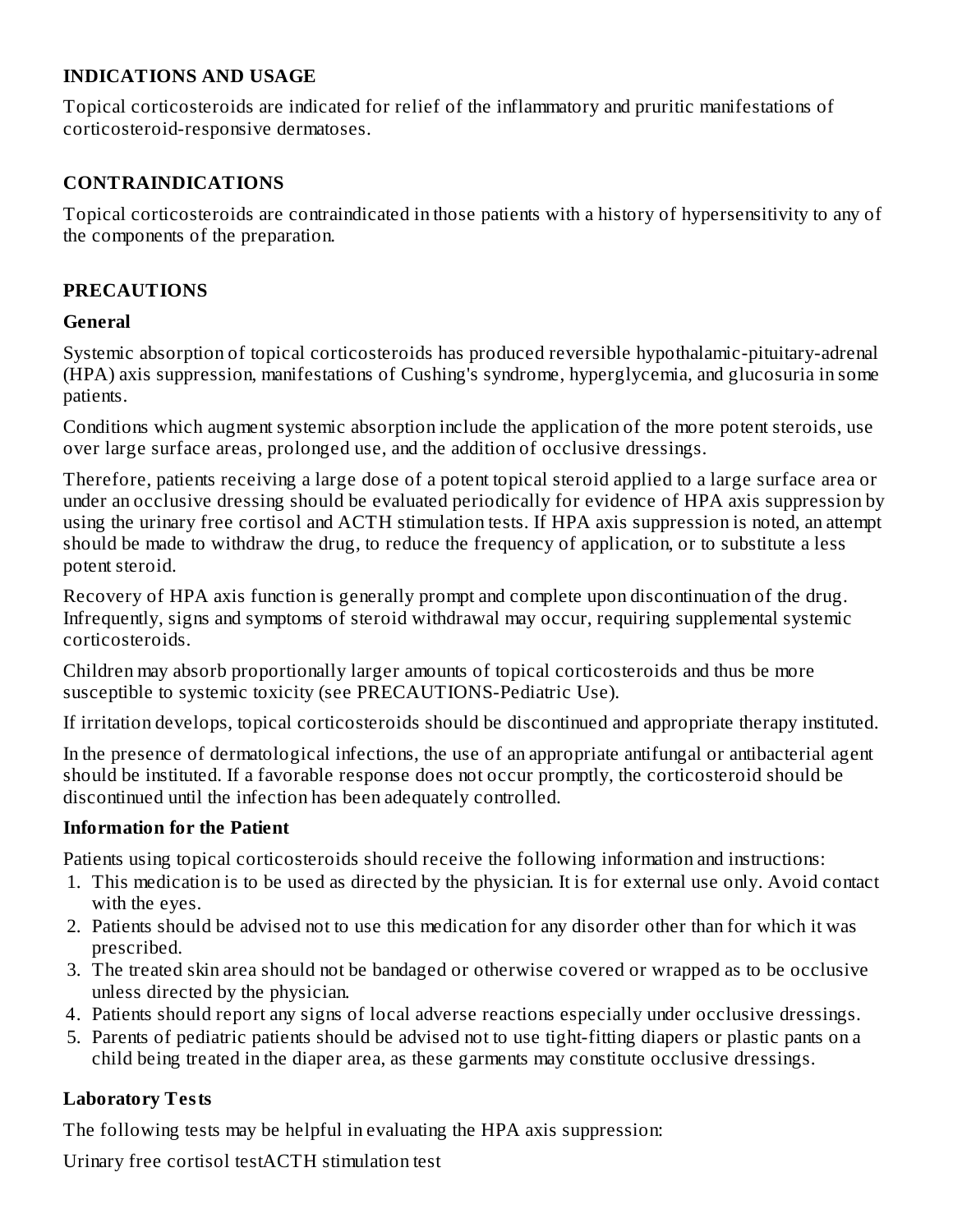# **Carcinogenesis, Mutagenesis, and Impairment of Fertility**

Long-term animal studies have not been performed to evaluate the carcinogenic potential or the effect on fertility of topical corticosteroids.

Studies to determine mutagenicity with prednisolone and hydrocortisone have revealed negative results.

#### **Pregnancy**

Teratogenic Effects

*Pregnancy Category C*

Corticosteroids are generally teratogenic in laboratory animals when administered systemically at relatively low dosage levels. The more potent corticosteroids have been shown to be teratogenic after dermal application in laboratory animals. There are no adequate and well-controlled studies in pregnant women on teratogenic effects from topically applied corticosteroids. Therefore, topical corticosteroids should be used during pregnancy only if the potential benefit justifies the potential risk to the fetus. Drugs of this class should not be used extensively on pregnant patients, in large amounts, or for prolonged periods of time.

# **Nursing Mothers**

It is not known whether topical administration of corticosteroids could result in sufficient systemic absorption to produce detectable quantities in breast milk. Systemically administered corticosteroids are secreted into breast milk in quantities not likely to have a deleterious effect on the infant. Nevertheless, caution should be exercised when topical corticosteroids are administered to a nursing woman.

#### **Pediatric Us e**

Pediatric patients may demonstrate greater susceptibility to topical corticosteroid-induced HPA axis suppression and Cushing's syndrome than mature patients because of a larger skin surface area to body weight ratio.

Hypothalamic-pituitary-adrenal (HPA) axis suppression, Cushing's syndrome, and intracranial hypertension have been reported in pediatric patients receiving topical corticosteroids. Manifestations of adrenal suppression in pediatric patients include linear growth retardation, delayed weight gain, low plasma cortisol levels, and absence of response to ACTH stimulation. Manifestations of intracranial hypertension include bulging fontanelles, headaches, and bilateral papilledema.

Administration of topical corticosteroids to pediatric patients should be limited to the least amount compatible with an effective therapeutic regimen. Chronic corticosteroid therapy may interfere with the growth and development of pediatric patients.

# **ADVERSE REACTIONS**

The following local adverse reactions are reported infrequently with topical corticosteroids, but may occur more frequently with the use of occlusive dressings. These reactions are listed in an approximate decreasing order of occurrence:

| Burning             | Hypertrichosis              | Maceration of the skin |  |
|---------------------|-----------------------------|------------------------|--|
| Itching             | Acneiform eruptions         | Secondary infection    |  |
| Irritation          | Hypopigmentation            | Skin Atrophy           |  |
| <b>Dryness</b>      | Perioral dermatitis         | Striae                 |  |
| <b>Folliculitis</b> | Allergic contact dermatitis | Miliaria               |  |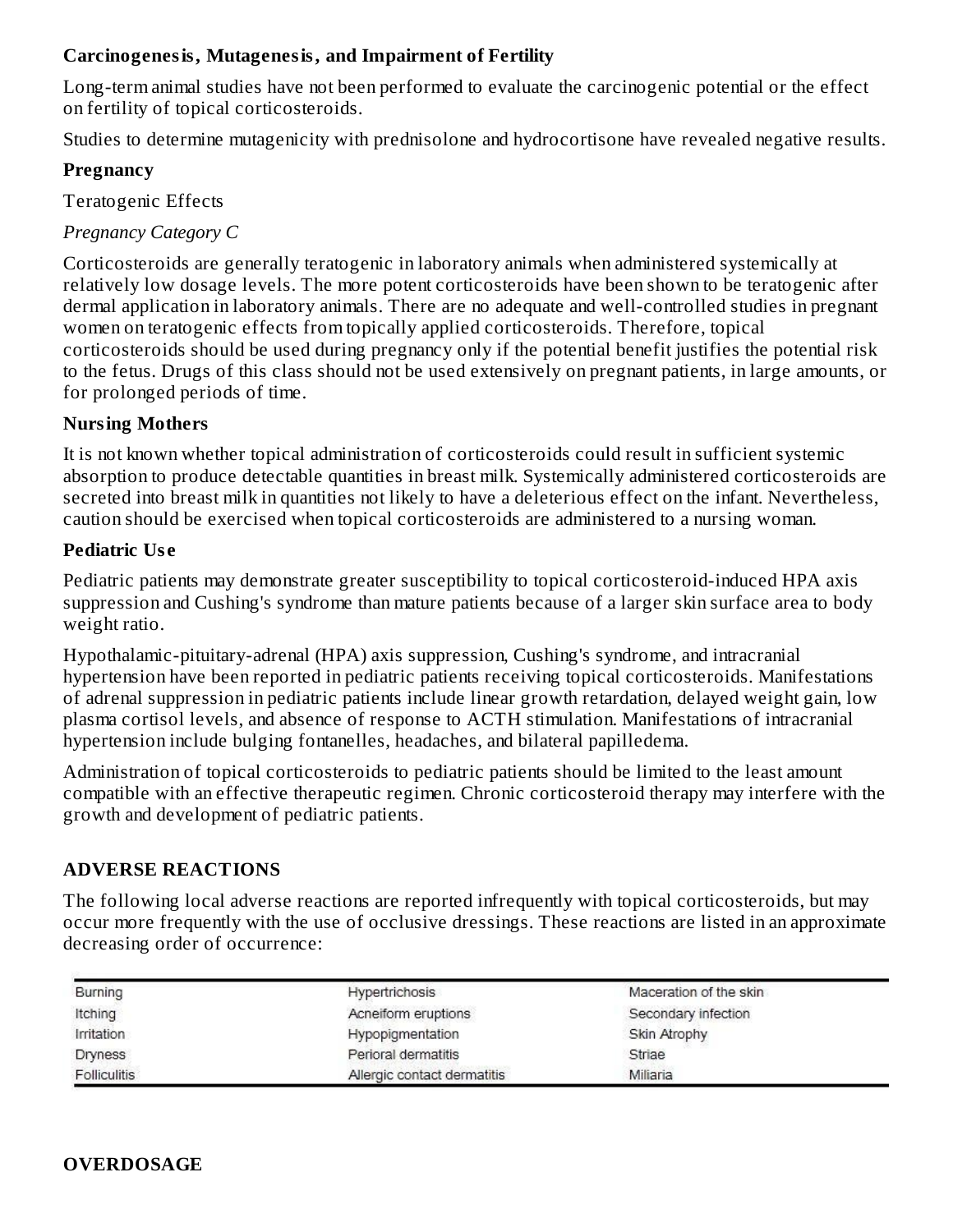Topically applied corticosteroids can be absorbed in sufficient amounts to produce systemic effects (see PRECAUTIONS).

# **DOSAGE AND ADMINISTRATION**

Topical corticosteroids are generally applied to the affected area as a thin film from two to four times daily depending on the severity of the condition.

Occlusive dressings may be used for the management of psoriasis or recalcitrant conditions.

If an infection develops, the use of occlusive dressings should be discontinued and appropriate antimicrobial therapy instituted.

# **HOW SUPPLIED**

**Hydrocortisone Cream USP, 1%** in

28.35 g tubes NDC 51672-3004-2

**Hydrocortisone Cream USP, 2.5%** in

20 g tubes NDC 51672-3003-0 28.35 g tubes NDC 51672-3003-2

**Store at 20°-25°C (68°-77°F)[**see USP Controlled Room Temperature]. Protect from freezing. Dispense in tight containers, as specified in the USP.

Mfd. by: Taro Pharmaceuticals Inc., Brampton, Ontario, Canada L6T 1C1

Dist. by: **TaroPharmaceuticals U.S.A., Inc**., Hawthorne, NY 10532

Revised: September 2004 PK-4245-1 0904-1 134

# **PRINCIPAL LABEL DISPLAY**



| <b>HYDROCORTISONE</b>          |                                            |                                       |
|--------------------------------|--------------------------------------------|---------------------------------------|
| hydrocortisone cream           |                                            |                                       |
| <b>Product Information</b>     |                                            |                                       |
| Product Type                   | HUMAN PRESCRIPTION DRUG Item Code (Source) | NDC:6 19 19 - 364 (NDC:516 72 - 3003) |
| <b>Route of Administration</b> | <b>TOPICAL</b>                             |                                       |
|                                |                                            |                                       |
|                                |                                            |                                       |